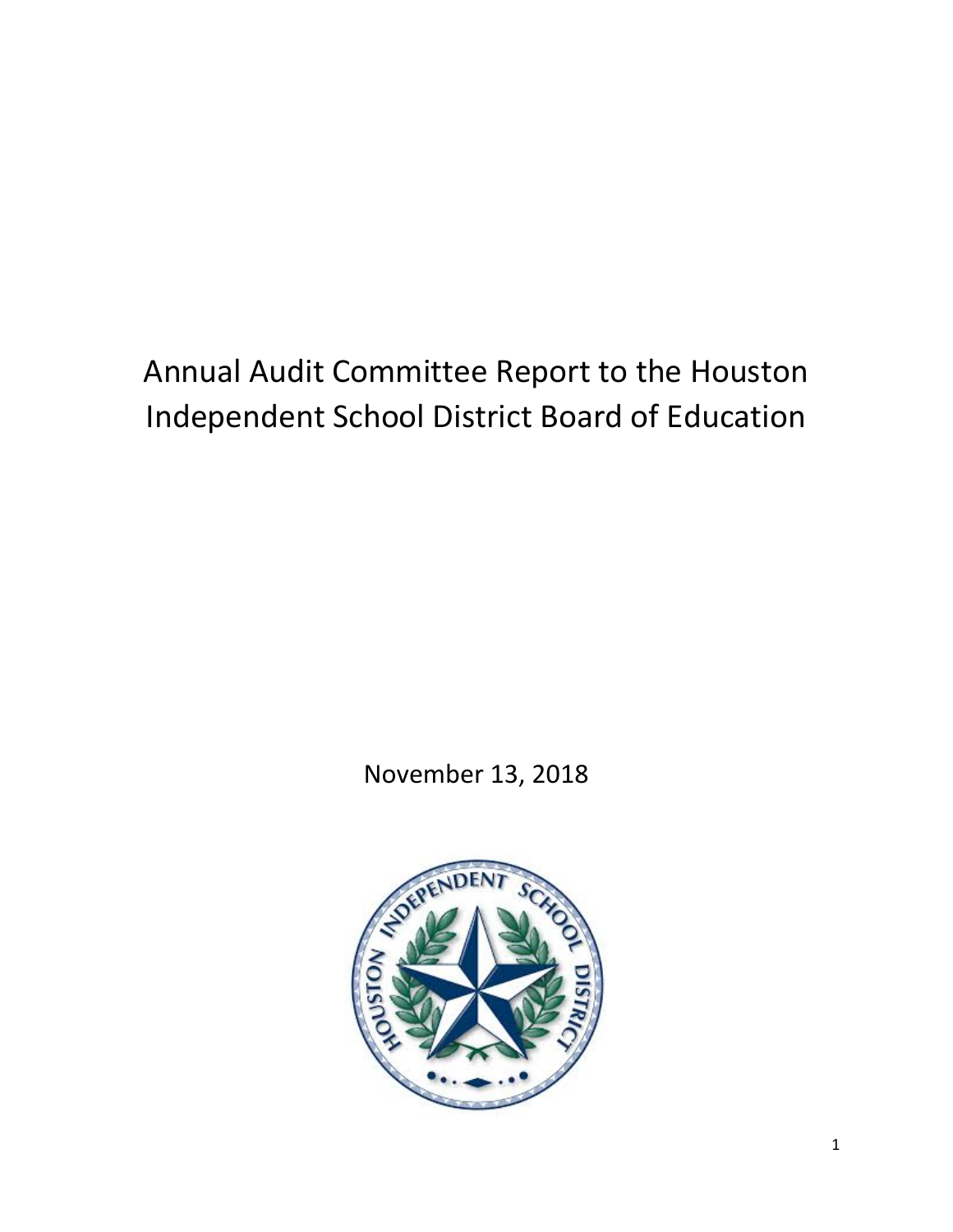# **BOARD OF EDUCATION**

Rhonda Skillern‐Jones, President, District II Jolanda Jones, First Vice President, District IV Anne Sung, Second Vice President, District VII Sergio Lira, Secretary, District III Holly Maria Flynn Vilaseca, Assistant Secretary, District VI Elizabeth Santos, District I Sue Deigaard, District V Diana Dávila, District VIII Wanda Adams, District IX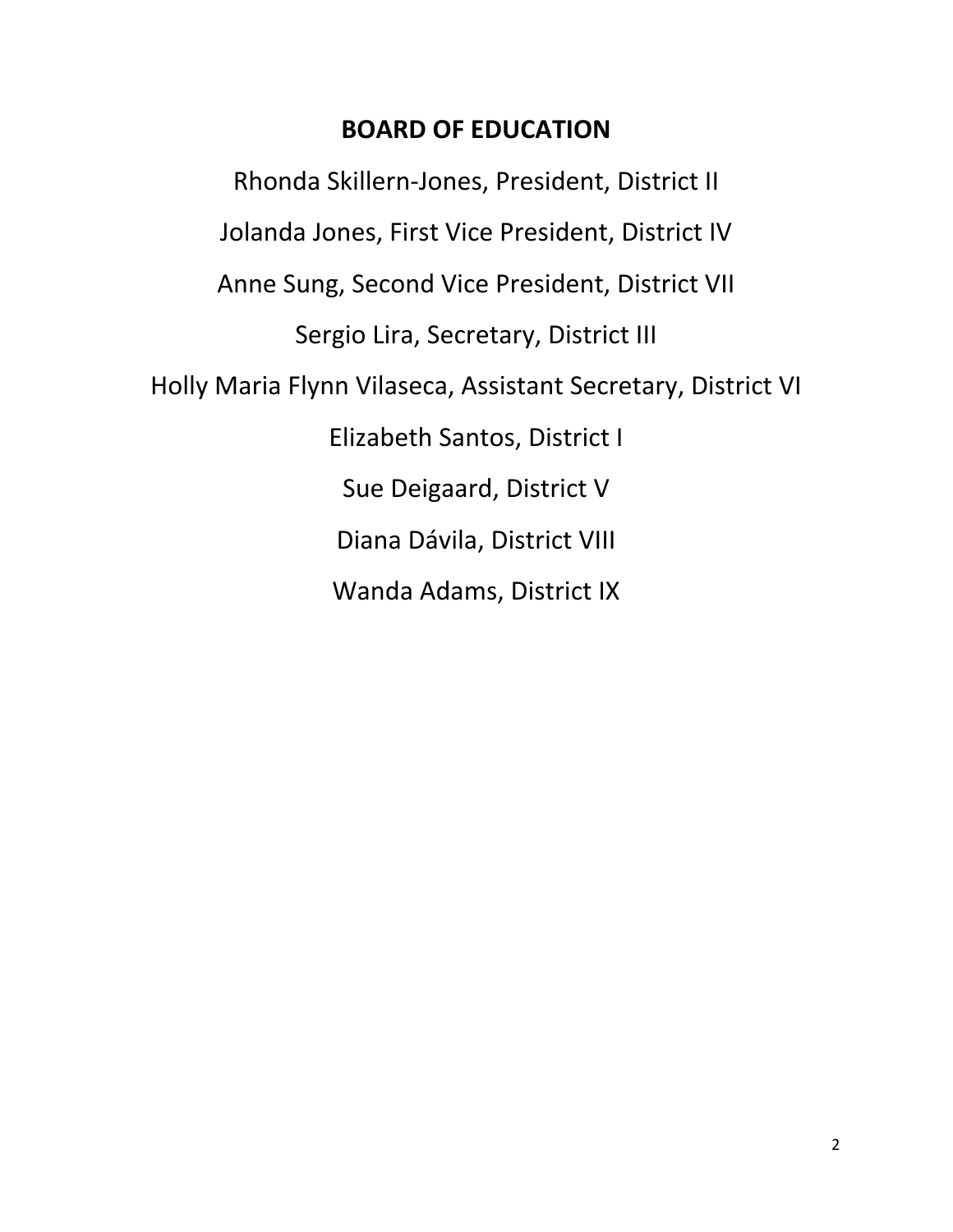### Contents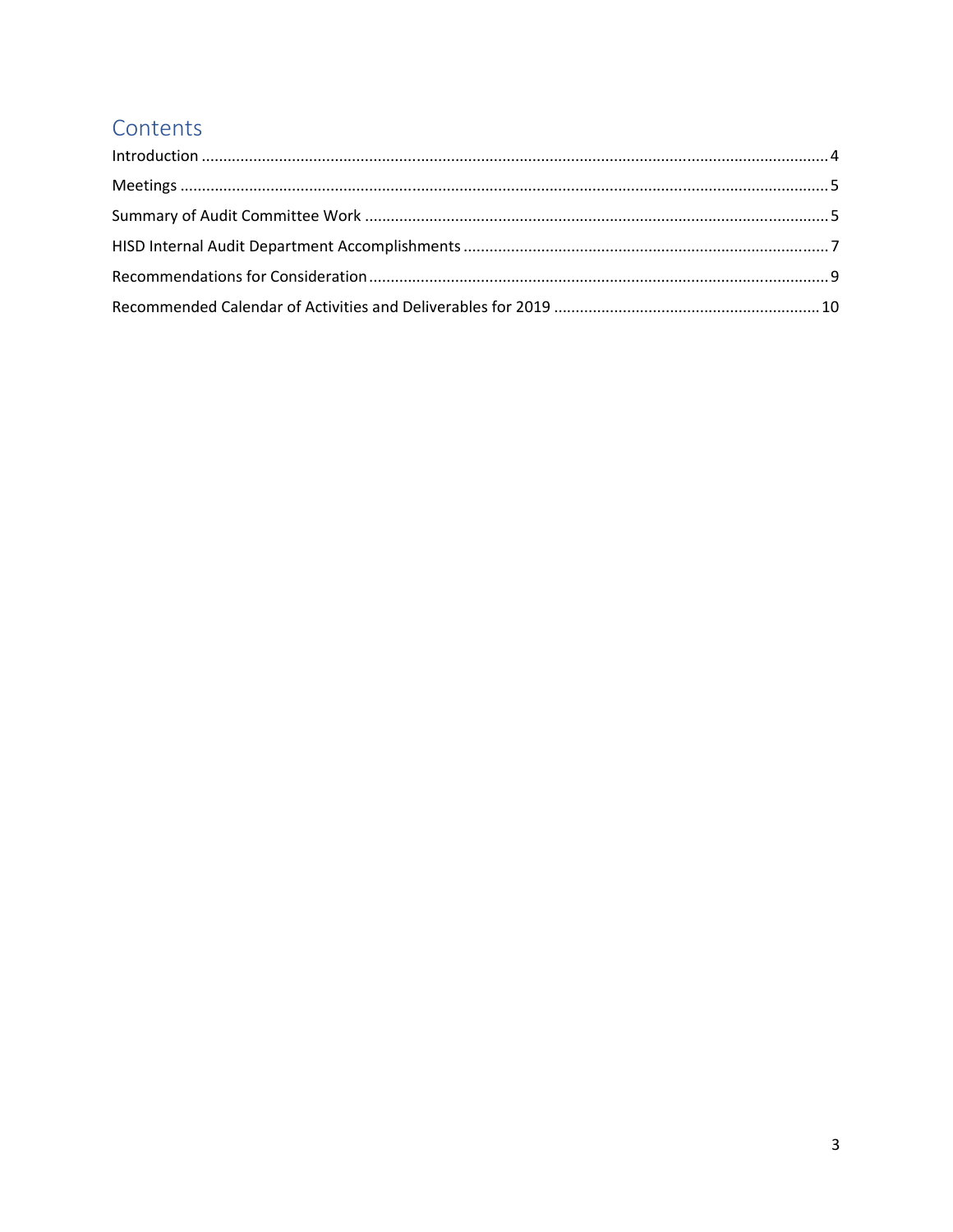#### **Introduction**

In January of 2018, the HISD Board President requested each trustee to submit committee preferences for the current calendar year. The Board President notified each of the trustees of their committee assignments on February 5, 2018 and trustees Anne Sung, Sue Deigaard and Holly Maria Flynn Vilaseca were selected for the Audit Committee.

According the Audit Committee Charter, "The Audit Committee plays an important role in providing oversight of the organization's governance, risk management and internal control practices. This oversight mechanism also serves to provide confidence in the integrity of these practices. The Audit committee performs its role by providing independent oversight to the governing body e.g. board."

On February 12, 2018, the Audit Committee conducted its very first meeting and consensually designated Holly Maria Flynn Vilaseca as Chair for the 2018 Calendar Year. None of the trustees had previously served on this committee and all trustees had less than one year of experience on the Board of Education "BOE": Trustee Sue Deigaard rolled onto the HISD BOE in January of 2018 while trustees Anne Sung and Holly Maria Flynn Vilaseca joined the HISD Board of Education in January 2017.

Each of the trustees was eager to build upon the work of the previous Audit Committee. Over the course of the year, the Audit Committee leveraged the Audit Committee Charter, which was approved by the Board of Education in 2015, as the road map to drive practices and deliverables. Not only does the Charter serve as a guide for the Audit Committee, but it also sets out the authority in accordance with Board policy.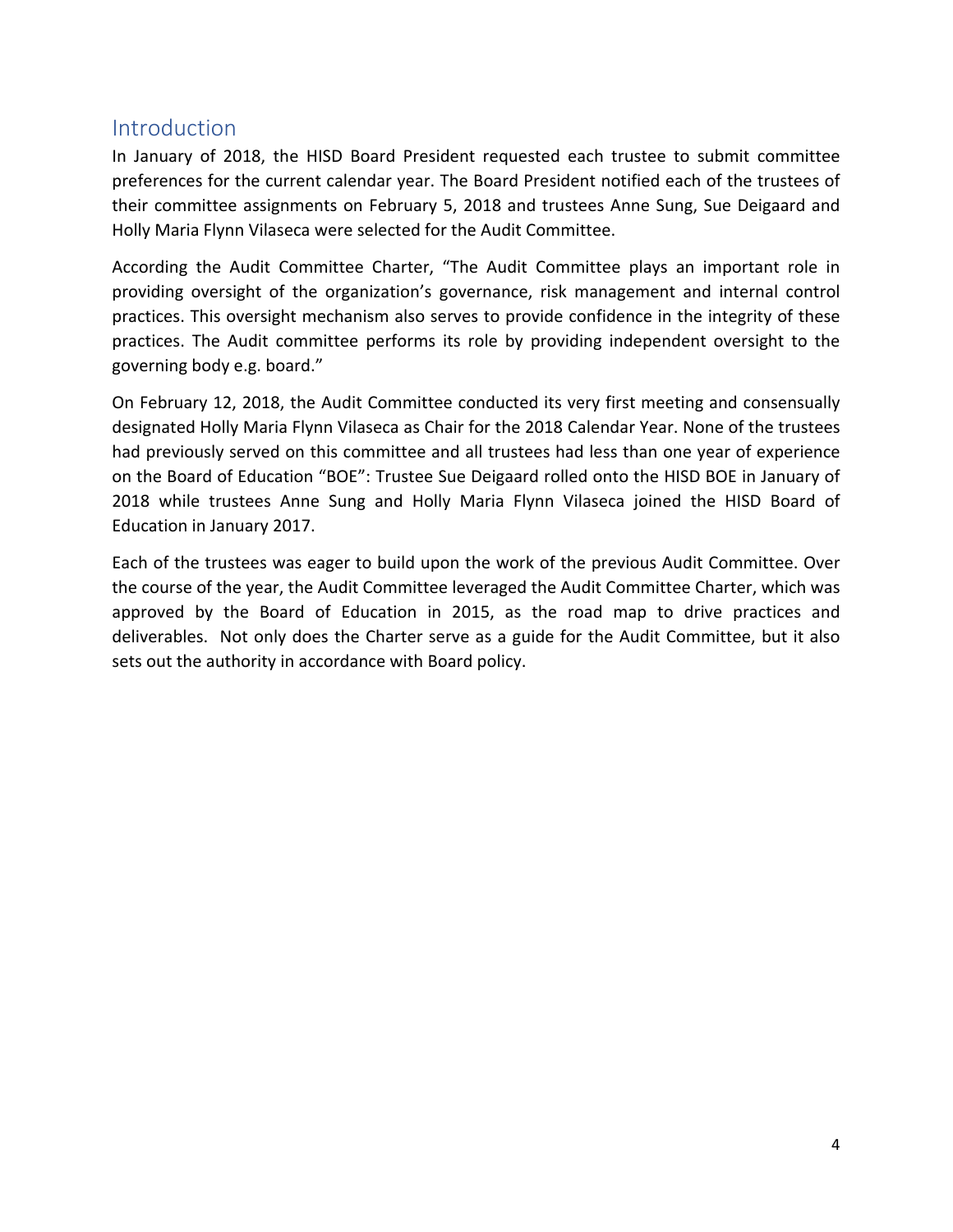#### Meetings

The meetings conducted to date along with the trustees in attendance are listed in the

|                |                |                       |                 |                  | <b>Other</b>   |
|----------------|----------------|-----------------------|-----------------|------------------|----------------|
|                | <b>Meeting</b> | <b>Holly Maria</b>    | <b>Sue</b>      |                  | <b>Board</b>   |
|                | <b>Dates</b>   | <b>Flynn Vilaseca</b> | <b>Deigaard</b> | <b>Anne Sung</b> | <b>Members</b> |
| $\mathbf{1}$   | 02/12/18       | X                     | X               | X                | <b>RSJ</b>     |
| $\overline{2}$ | 03/07/18       | X                     | X               | X                | <b>RSJ</b>     |
|                | 04/02/18       | X                     | X               | X                | <b>RSJ</b>     |
| 3              |                |                       |                 |                  | ES             |
| 4              | 04/13/18       | X                     | X               | X                |                |
| 5              | 04/20/18       | X                     | X               | X                |                |
| 6              | 06/25/18       | X                     | X               | X                |                |
| $\overline{7}$ | 07/26/18       | X                     | X               | X                | JJ             |
| 8              | 09/20/18       | X                     | X               | X                |                |
| 9              | 10/16/18       | X                     | X               | X                |                |
| 10             | 11/05/18       | X                     | X               | X                |                |
| 11             | 11/12/18       | X                     | X               | X                |                |

# Summary of Audit Committee Work

Below, please find a list of activities conducted and deliverables submitted over the course of 2018. The Audit Committee utilized the Audit Committee Charter as a guide for the work.

| <b>Activity/Deliverable</b>                                                                                                                                | Date             |
|------------------------------------------------------------------------------------------------------------------------------------------------------------|------------------|
| Scheduled Committee meetings for each month during February through<br>December. Members were very engaged on all important topics that were<br>discussed. | Feb. - Dec. 2018 |
| Regularly discussed Internal Audit Department vacancies and plans to fill<br>them                                                                          | Ongoing          |
| Reviewed and monitored audit reports                                                                                                                       | Ongoing          |
| Provided oversight to the independent audit of HISD's financial statements                                                                                 | Ongoing          |
| Gave guidance and direction to the CAE on certain topics, both operational<br>and administrative                                                           | Ongoing          |
| Helped to instill a culture of auditor independence among the Board and<br>Administration                                                                  | Ongoing          |
| Worked diligently on the topic of whether to perform a District-wide audit                                                                                 | April/May/June   |
| or review and provided their recommendation to the Board. The LBB was<br>selected to perform a review.                                                     | 2018             |
| Reviewed the Chief Audit Executive's internal audit budget                                                                                                 | May 2018         |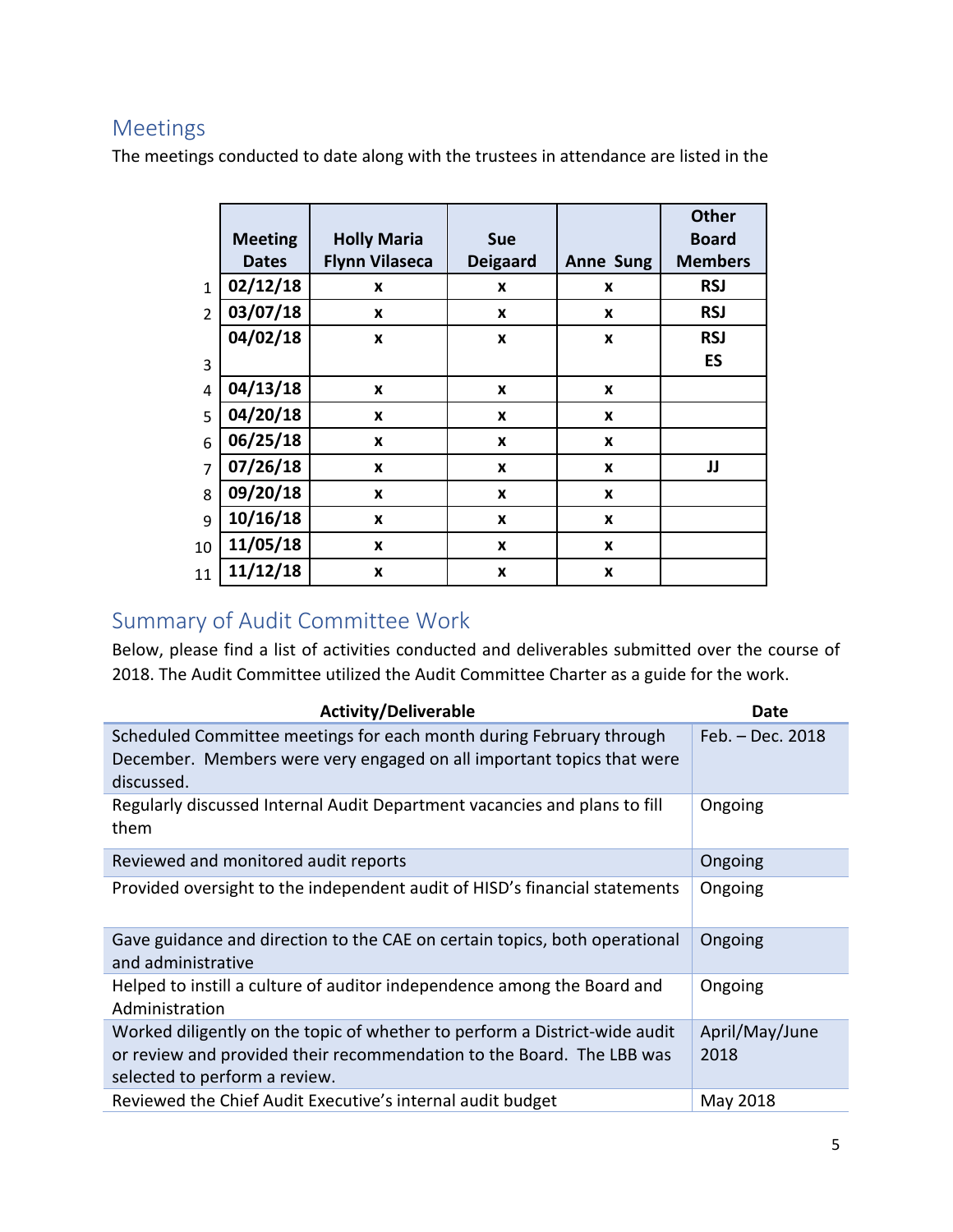| Advised the Board on recommended resources to achieve the Internal<br>Audit Plan during budgeting season                                                                                                                                                           | May/June 2018                 |
|--------------------------------------------------------------------------------------------------------------------------------------------------------------------------------------------------------------------------------------------------------------------|-------------------------------|
| Supported maintaining the audit department's budget to the extent<br>possible while operating in a recapture budget environment                                                                                                                                    | May/June 2018                 |
| International Institute of Auditing Training for All Board Members- All 3<br>Audit Committee Members attended plus Trustee Elizabeth Santos                                                                                                                        | <b>June 2018</b>              |
| Requested the development and adoption of an Audit Dashboard so all<br>trustees will be able to have real-time access on progress monitoring<br>audits included in the approved Audit Plan along with Administration's<br>response to implementing recommendations | June/August 2018              |
| Recommend a process, instrument and timeline to the Board of Education<br>to evaluate the Chief Audit Executive                                                                                                                                                    | August 2018                   |
| Assessed the CAE's performance and supported his contract renewal                                                                                                                                                                                                  | August 2018                   |
| Reviewed exemplar performance evaluation instruments for the Chief<br><b>Audit Executive for 2019</b>                                                                                                                                                              | August-<br>September 2018     |
| Reviewed and updated the Audit Committee Charter and local policies<br>related to HISD BOE Committee                                                                                                                                                               | September-<br>November 2018   |
|                                                                                                                                                                                                                                                                    |                               |
| Requested LBB updates from HISD's Chief of Staff at Audit Committee<br><b>Meetings</b>                                                                                                                                                                             | September-<br>November 2018   |
| Recommended the Chief Audit Executive provide a monthly email<br>including Department highlights along with having a standing block of time<br>during Closed Session for our regularly scheduled board meetings                                                    | October 2018                  |
| Trustee Anne Sung has recently enrolled in a Nonprofit Finance Certificate<br>Program at Rice University and skills gained will be directly applicable to<br>the work of the Committee                                                                             | October 2018-<br>January 2019 |
| Reviewed the Chief Audit Executive's Internal Audit Plan                                                                                                                                                                                                           | November 2018                 |
| Developed a Summary Report outlining the work and accomplishments<br>over the course of the Calendar Year                                                                                                                                                          | November 2018                 |
| Presented Summary Report to the Board of Education for approval                                                                                                                                                                                                    | December 2018                 |
| Presented updated Audit Committee Charter changes and Local Policy<br>changes to the Board of Education for approval                                                                                                                                               | December 2018                 |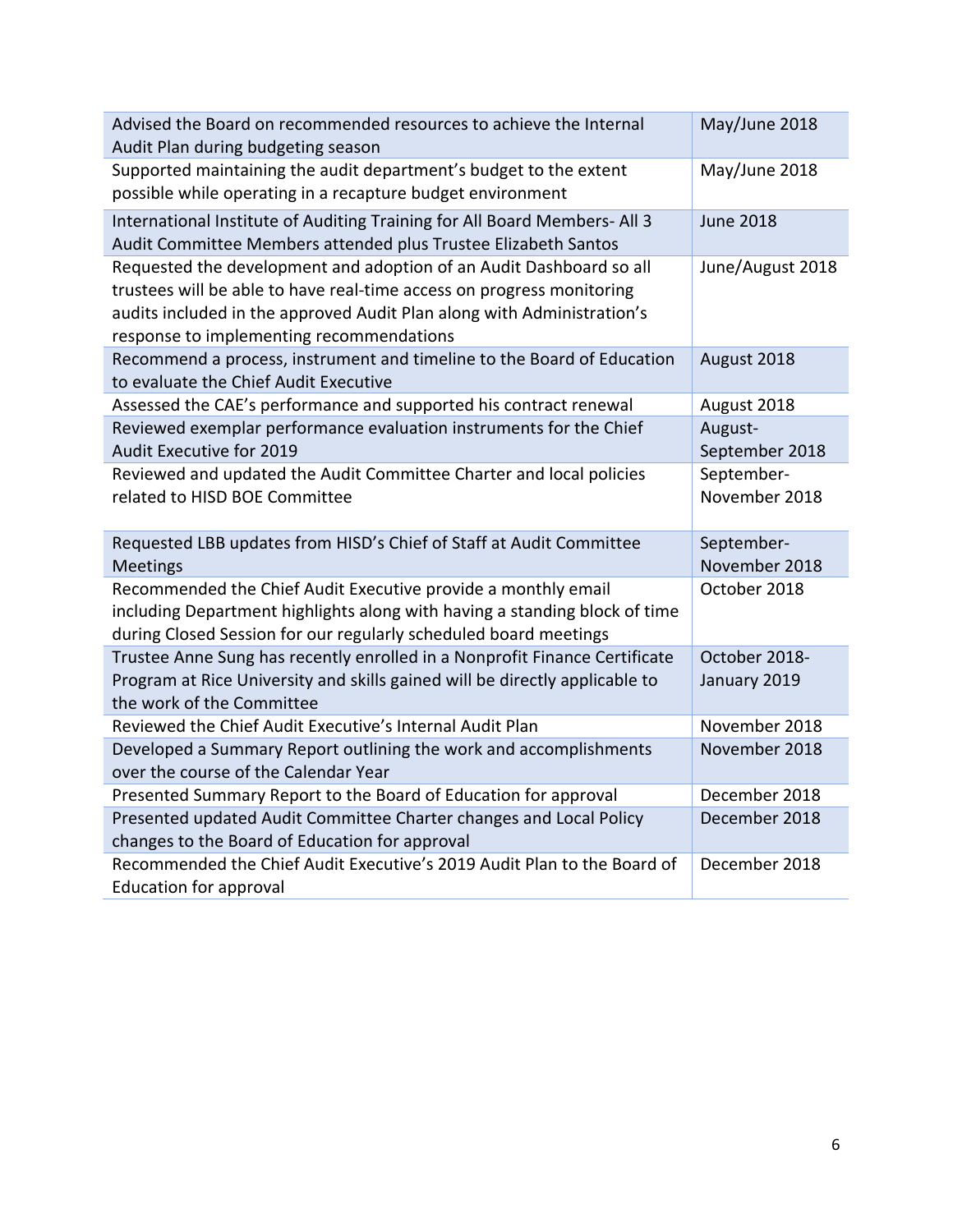### HISD Internal Audit Department Accomplishments

- **Reports Issued:** A number of audit and investigation reports were issued during the year. See the attachment for the list of topics. A sample of the topics is listed below to give stakeholders a general idea of the kind of reports that we issued in education, construction, finance, operations, ethics, and compliance.
	- ‐ Career and Technical Education Program Audit at Furr High School
	- ‐ Testing Integrity
	- ‐ Compliance with The Public Funds Investment Act
	- ‐ English Language Learner
	- ‐ Change In Principals (primary focus on Activity Fund accounts at campuses)
	- ‐ Investigation reports on a variety of topics related to ethics and compliance across HISD
	- ‐ Construction Audits for schools under the 2012 Bond Program
- **Quality Assurance and Improvement Program (QAIP) was launched in October 2018** 
	- Developed a timeline-based strategy for short and long-term items that must be reviewed and corrected, if needed, in order to successfully pass the 2020 department audit
	- ‐ Current focus is on reviewing and updating the charters which were last issued in 2015 for the Audit Committee and the Office of Internal Audit
	- ‐ Immediate future efforts will center around the following items:
		- 1) Establish a Framework as a roadmap to guide our QAIP
		- 2) Will review and update the Internal Audit Manual
		- 3) Created Key Performance Indicators (KPIs) to measure our work performed; CAE review required and then implement the KPIs
		- 4) Issued questionnaires to key stakeholders and external firms to get constructive feedback; awaiting responses
- **Status of Vacant Positions** Five of six vacancies were filled. As of this report, only one of 22 positions (Internal Auditor) is vacant and that one should be filled this month or next.

We added a highly experienced Information Technology auditor to the team for a variety of tasks, most importantly "Integrated Auditing"; creating and managing audit dashboards, etc.

- **Training / Professional Development Efforts** Below is a list of training completed in 2018.
	- ‐ Audit Committee Training
	- ‐ Root Cause Analysis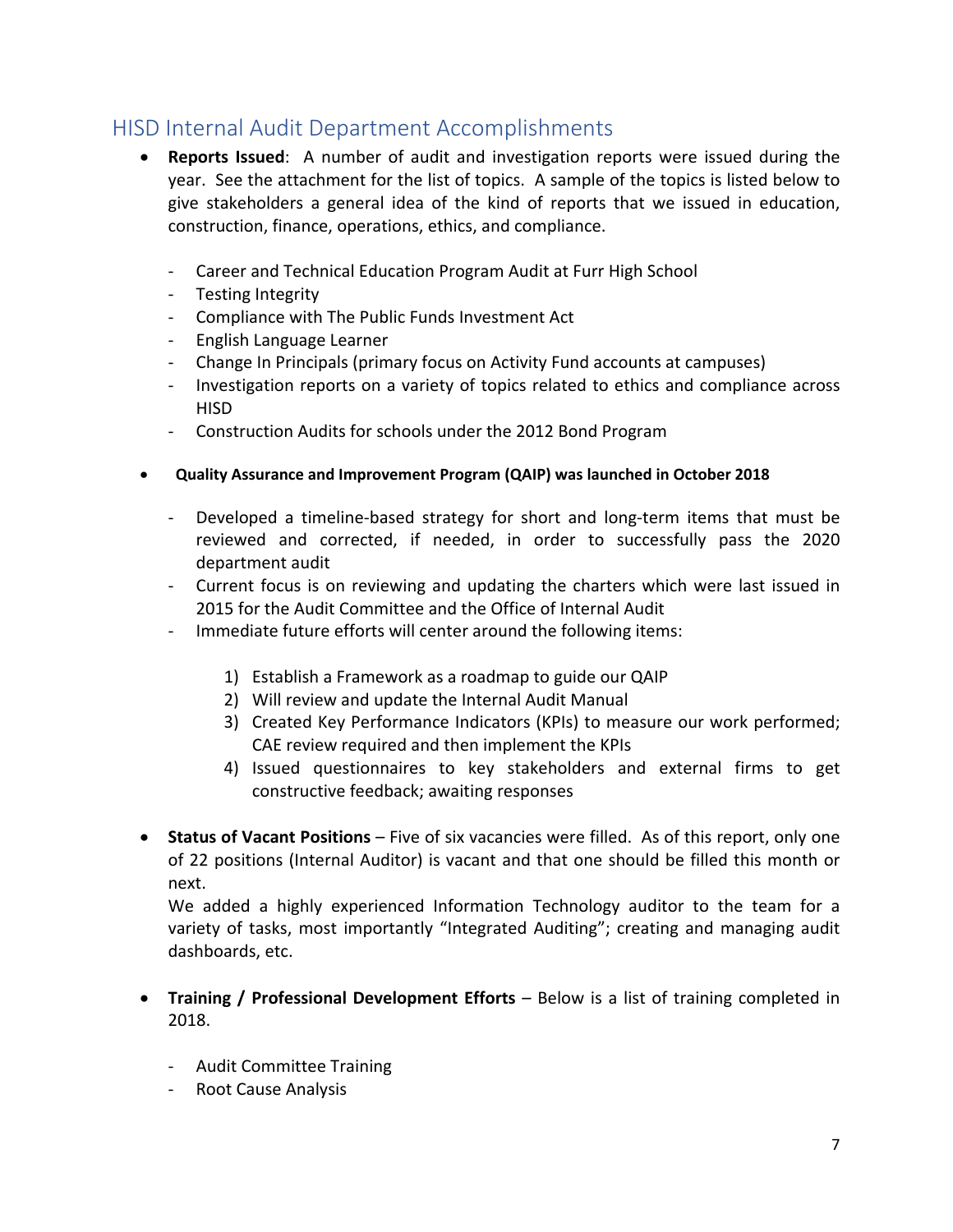- ‐ Fraud Examination
- ‐ Business Intelligence

# 2018 Office of Internal Audit Report List

| <b>Audit Department Area</b>     | <b>Name of Report</b>                                                                                      |
|----------------------------------|------------------------------------------------------------------------------------------------------------|
| <b>Construction Audit</b>        | Review of the Construction Contract with DivisionOne for Tanglewood MS<br>(previously Grady MS)            |
| <b>Construction Audit</b>        | Review of the Construction with Satterfield and Pontikes for Mandarin Chinese<br>Language Immersion School |
| <b>Construction Audit</b>        | Audit of the Construction Contract with Tellepsen Construction, LLC for Milby HS                           |
| <b>Construction Audit</b>        | Final Review of the Construction Contract with DivisionOne for Condit ES                                   |
| <b>Construction Audit</b>        | Review of the Constructon Contract with B3Ci for the Construction of North Forest<br><b>High School</b>    |
| <b>Educational Program Audit</b> | <b>Student Coding Report</b>                                                                               |
| <b>Educational Program Audit</b> | Career and Technical Educaton Program Audit at Furr High School                                            |
| <b>Educational Program Audit</b> | <b>ELL Exit Process</b>                                                                                    |
| <b>Educational Program Audit</b> | <b>Testing Intergrity</b>                                                                                  |
|                                  |                                                                                                            |
| IT (Information Technology)      | 2018-2019 IT Risk Assessment Report and IT Audit Plan (by BDO)                                             |
| IT (Information Technology)      | BDO Final Audit Report - Disaster Recovery Plan                                                            |
| IT (Information Technology)      | Vendor Access and Penetration Test (VAPT)                                                                  |
| <b>Financial and Operations</b>  | Follow-up Audit on the Transportation Department                                                           |
| <b>Financial and Operations</b>  | Internal Audit Report of Principal Changes at HISD Schools                                                 |
| <b>Financial and Operations</b>  | Treasury Department's Compliance with the Public Funds Investment Act                                      |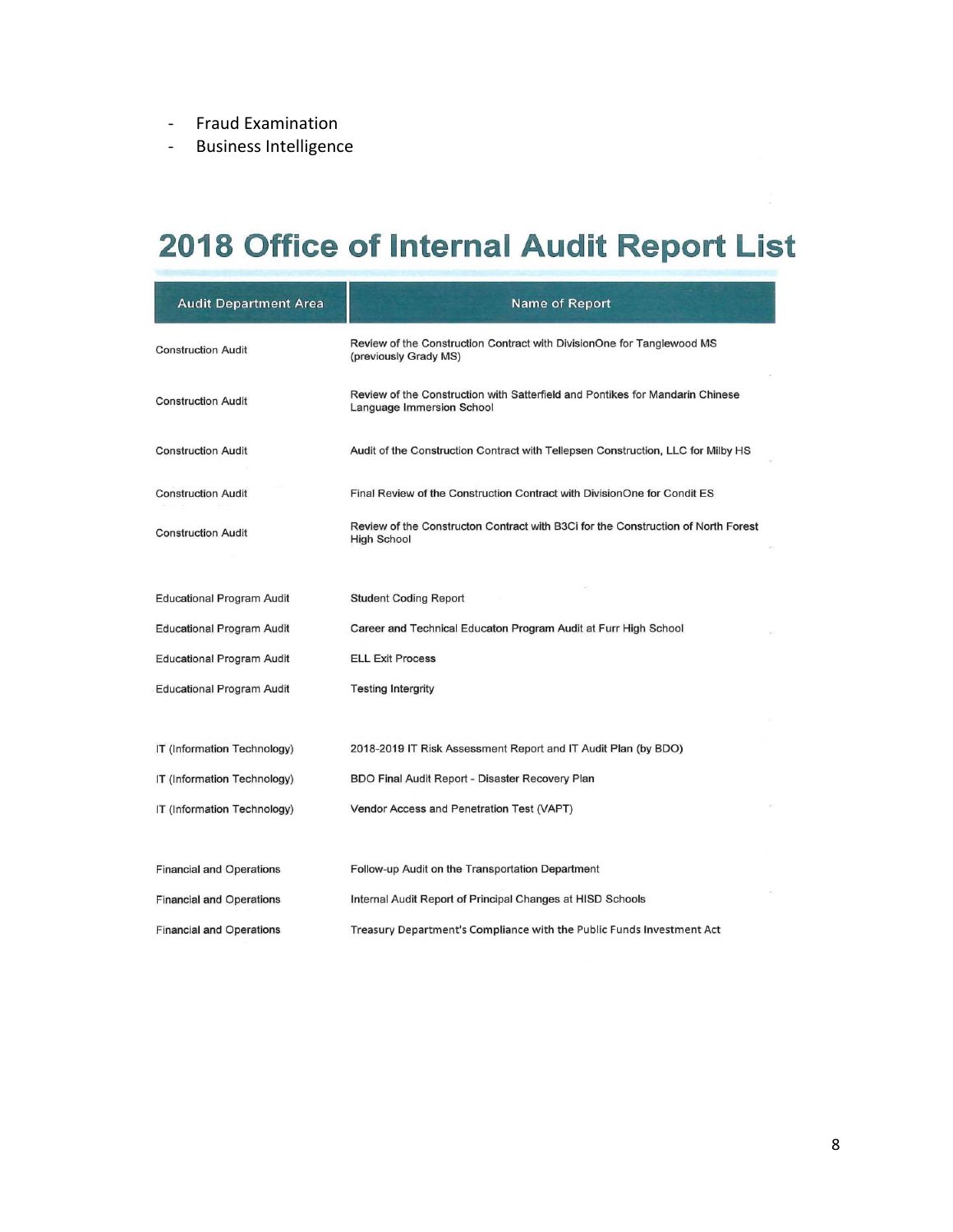# **2018 Office of Internal Audit Report List**

#### **Audit Department Area**

**Name of Report** 

| Ethics & Compliance | HISD Case No. 17-08-0001 - Marshall Middle School                      |
|---------------------|------------------------------------------------------------------------|
| Ethics & Compliance | Bastian Elementary School - Activity Funds HISD-17-05-0031             |
| Ethics & Compliance | Wheatley High School - Grade Changes                                   |
| Ethics & Compliance | Clemente Martinez HISD-18-02-0031                                      |
| Ethics & Compliance | 188 Closed Investigations                                              |
| Ethics & Compliance | HISD-18-09-0024 - Memo to G. Blackwell re. CPA License Status -        |
| Ethics & Compliance | HISD-18-10-0002 - Memo to G. Blackwell re, CPA License Status -        |
| Ethics & Compliance | HISD-18-10-0002 - Memo to Dr. R. Barajas re. No CPA License -          |
| Ethics & Compliance | HISD-18-10-0002 - Memo to Sherrie Robinson re. CPA License Status -    |
| Ethics & Compliance | <b>Activity Funds at Bastian Elementary School -</b>                   |
| Ethics & Compliance | Level I Grievance by the PTO for Clemente Martinez Elementary School - |
| Ethics & Compliance | Data Quality of Student Coding -                                       |
| Ethics & Compliance | Principal Changes at HISD Schools -                                    |
| Ethics & Compliance | Medicaid Services - HISD - 16-08-0009                                  |

#### Recommendations for Consideration

● The Institute of Internal Auditors advises that committee members have two-year staggered terms. In accordance with this and with HISD board policy which states that audit committee members are appointed by nomination and vote of the board, this committee respectfully recommends that the HISD board consider in January 2019 the reappointment of the current members of the committee, with two being appointed to new two‐year terms extending through 2020 and one being appointed to complete the second year of her current two-year term extending through 2019. This will help ensure continuity on the audit committee, building on the diligent work of committee members to receive training and strengthen the committee's function. We believe this is especially important as the Chief Audit Executive is also relatively new and working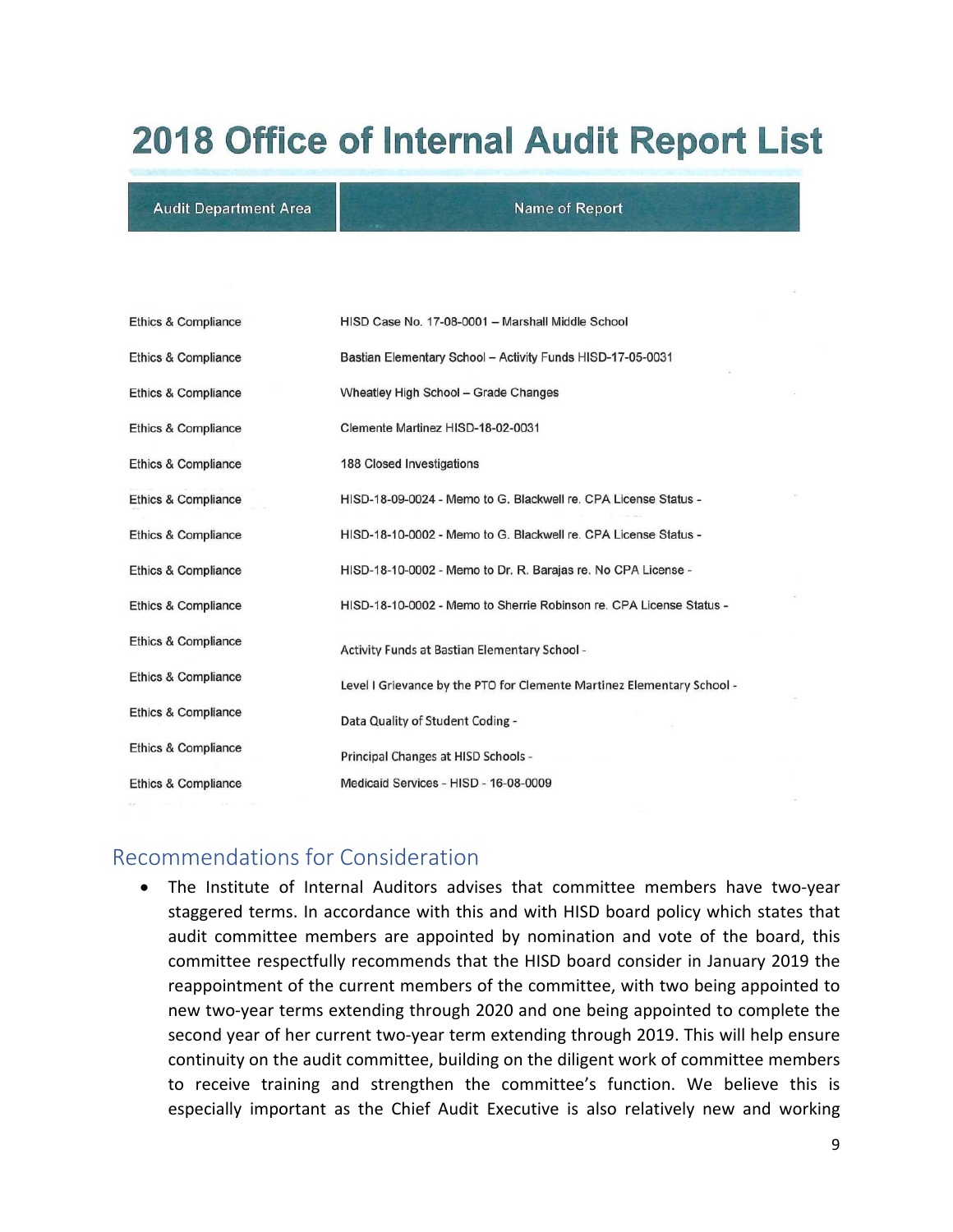towards strengthening the department so HISD can have proper internal controls to ensure our organization continuously improves.

- The Audit Committee would like to appoint one or two volunteers who are accountants, experts in finance, or auditors to serve as ex officio members of the committee.
- Advocating for minimal to no budgetary cuts to the Audit Department for FY 2019-2020
- Additional and continued training for all committee members
- Finalizing and recommending a robust evaluation protocol for the CAE that could include some self‐created Key Performance Metrics, 360 degree feedback and other metrics modeled from other school districts
- Recommend that the 2019 audit committee continue to facilitate development of a dashboard to inform the board about progress of audits and the implementation of audit recommendations
- Recommend that the board approves the Committee's proposed amendments to the Audit Committee Charter
- Recommend that the charter be maintained on-line as part of the Board's Policy Manual as an exhibit to Board Policy BDB (Local)
- Recommend that the board approves the Committee's proposed amendments to Board Policy BDB (Local) on first reading

| <b>Month</b>    | <b>Activity/Deliverable</b>                                                                                                                                                                           | <b>Meeting</b> | <b>Board</b><br><b>Approval</b><br><b>Month</b> |
|-----------------|-------------------------------------------------------------------------------------------------------------------------------------------------------------------------------------------------------|----------------|-------------------------------------------------|
| January         | -Audit Committee named by vote of the board<br>-Confirm/recruit community members for committee as<br>defined in Charter                                                                              | <b>No</b>      | N/A                                             |
| <b>February</b> | -Committee plans meeting calendar for the year<br>-Committee develops professional development plan for the<br>course of the year<br>-Finalize and recommend CAE evaluation process and<br>instrument | Yes.           | March                                           |
| <b>March</b>    | N/A                                                                                                                                                                                                   | <b>No</b>      | N/A                                             |
| <b>April</b>    | -Review CAE's internal audit budget and advise board on<br>recommended resources to achieve the Internal Audit Plan<br>۰                                                                              | <b>Yes</b>     | May                                             |
| <b>May</b>      |                                                                                                                                                                                                       | <b>Yes</b>     | June                                            |
| June            | Share timeline, process                                                                                                                                                                               | No.            | N/A                                             |

### Recommended Calendar of Activities and Deliverables for 2019